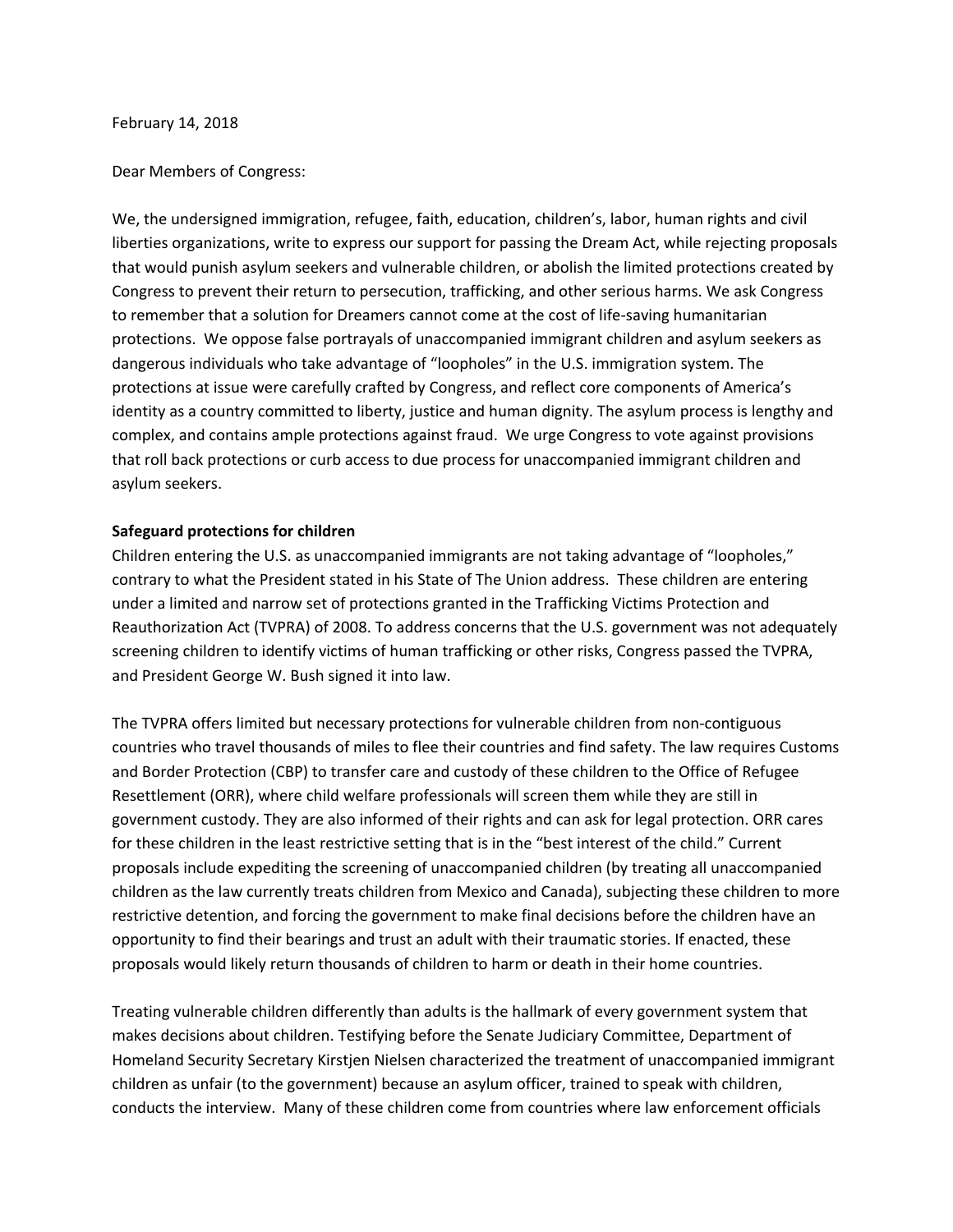perpetuate abuses and cannot be trusted. Providing children the opportunity to go before an asylum officer and tell their story is fair and humane. Changing current laws would mean children would be forced to state their cases and defend themselves against a trained government attorney arguing for their deportation before an immigration judge in a foreign country, language, and legal system. Children cannot be expected to navigate the same procedures as adults. They have different levels of both emotional acuity and cognitive ability. Expecting children to plead their case before a judge as part of an adversarial proceeding, without an attorney, is neither fair nor an efficient use of limited resources.

Unaccompanied immigrant children are kids, not criminals. In fiscal year 2017, 30% of these kids were under the age of 14, and 17% were under the age of 12. In fiscal year 2016, 32% were under the age of 14, and 18% were under the age of 12. In the last five years, the fraction of unaccompanied children who are girls has skyrocketed to almost one-third of all children who present themselves to, or who are apprehended by, immigration authorities.

While many in the Administration seek to conflate these children with MS-13, the truth is that unaccompanied children are fleeing gang and other violence in their home countries, not the other way around. In just one telling example, the two largest providers of post-release services for unaccompanied immigrant children report that less than 1% of the children with whom they work have any gang involvement. Too often, young immigrants are banished to the margins of society, heightening their vulnerability to human traffickers and gang members.<sup>1</sup> Blaming the diverse population of unaccompanied children who seek refuge in the United States for gang violence in our communities will only further traumatize and stigmatize these young people.

## **Protections for asylum seekers**

The ability to seek asylum is not a "loophole." It is a critical process enacted by Congress, reflecting this country's long history of providing refuge to victims of religious, political, ethnic, and other forms of persecution. This tradition reflects a core component of this country's identity as a nation committed to due process, freedom, and respect for human dignity. The United States has also pledged, through human rights and refugee protection treaties, to protect refugees from return to persecution, spare them from penalties for unauthorized entry, and not subject them or other persons to detention that is unnecessary or disproportionate. Proposals that seek to block refugees and vulnerable children from this country's protection, and punish those who seek it, are not only at odds with American ideals but also our treaty commitments. They also provide a terrible and counterproductive example to the small number of front-line countries that host the overwhelming majority of the world's refugees.

In an attempt to use Dreamer legislation as a vehicle to enact long desired changes, proponents of antiasylum proposals have falsely pointed to the increase in U.S. asylum applications as evidence of abuse. At the same time, they have failed – again and again - to acknowledge the major reason for the increase in protection requests: the refugee and displacement crises stemming from El Salvador, Guatemala,

<sup>1</sup> See, e.g., Jonathan Blitzer, The Teens Trapped Between a Gang and the Law; How Gang Victims Are Labelled as Gang Suspects; and Former Gang Members Offer Advice on How to Combat MS-13, The New Yorker, Jan. 2018.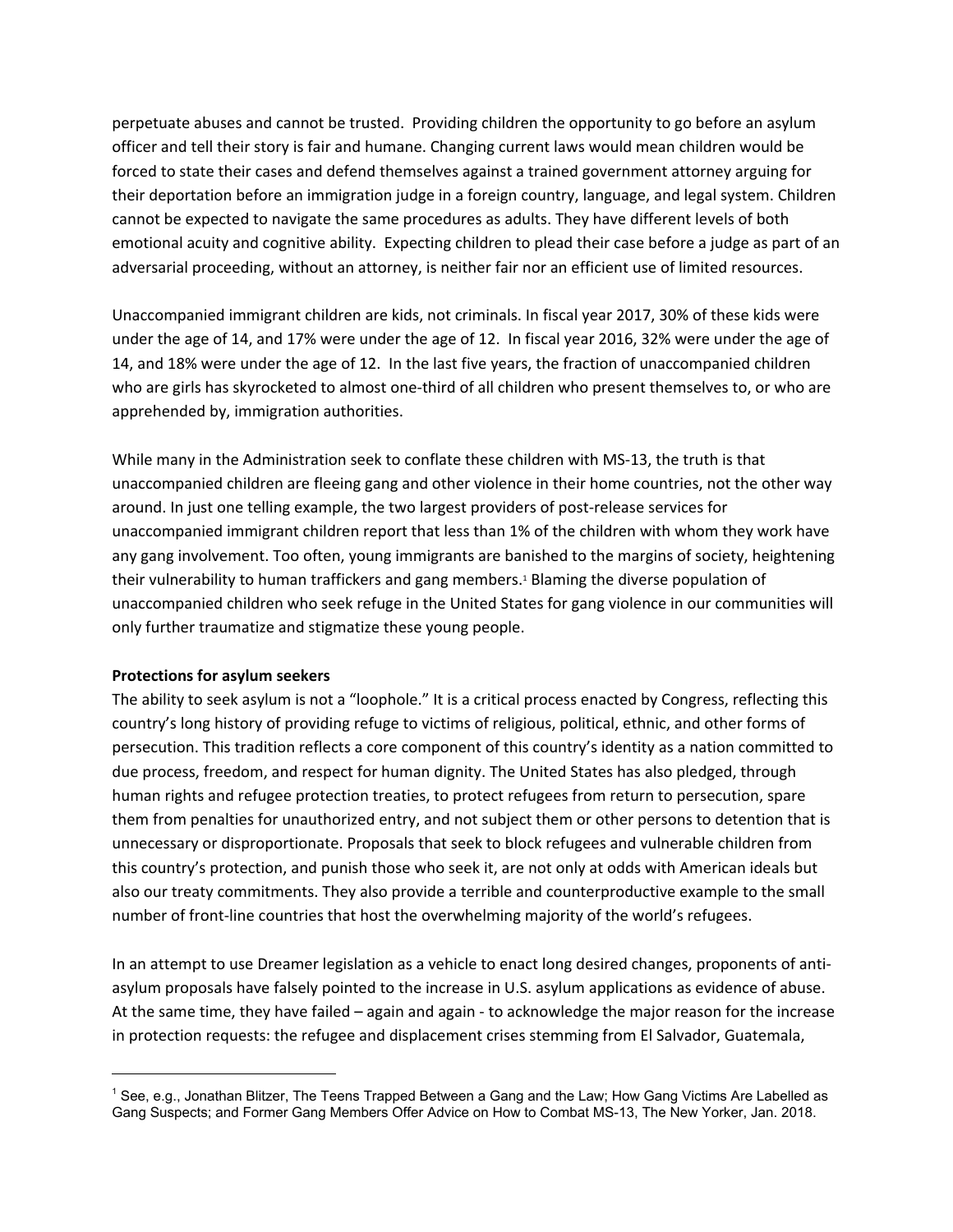Honduras, and more recently, the increase in asylum applications from Venezuela. Deadly dangers are forcing people to flee in search of protection, as the U.N. Refugee Agency and human rights organizations have detailed again and again. Asylum claims have risen sharply in other countries in the region, including in Costa Rica, Panama, and Belize. The number of asylum applications filed in Mexico rose by 678 percent from 2013 to 2016, as Human Rights First documented in a July 2017 report.

Instead of taking adequate steps to address the refugee crisis through processing asylum claims fairly and humanely, addressing the root causes of displacement, and supporting the development of effective asylum systems in the region, opponents of refugee protection have seized on the opportunity created by the need to protect the Dreamers to try to pursue extremist changes to U.S. immigration law. These changes would block refugees from even applying for asylum and punish those who do seek U.S protection. These harmful proposals include: raising the credible fear screening standard created by Congress, which will cause bona fide asylum seekers to be returned to persecution; unilaterally imposing a "safe third country" agreement to send refugees back to Mexico without its agreement and despite the dire dangers there; subjecting asylum seekers and others to even more prolonged periods of detention in cases where it is unnecessary or disproportionate, by blocking them from immigration court custody hearings; and further increasing criminal prosecutions of asylum seekers, in violation of due process and international prohibitions on penalizing refugees for unauthorized entry or presence.

The United States must not irredeemably abandon its global leadership in protecting those at risk of persecution and trafficking and undermine the rule of law globally by violating its legal obligations under refugee protection and human rights treaties.

We urge you to preserve protections for vulnerable people and to reject rhetoric that panders to fear and relies on incorrect facts. Taking away protections will threaten the lives of thousands of individuals and go against our country's history.

Sincerely,

African American Ministers In Action American Atheists American Immigration Lawyers Association America's Voice Education Fund Amnesty International USA Arizona Justice For Our Neighbors Asian Pacific Institute on Gender-Based Violence Asylum Seeker Advocacy Project (ASAP) at the Urban Justice Center AZ Justice For Our Neighbors Bread for the World Brooklyn For Peace Capital Area Immigrants' Rights Coalition Center for American Progress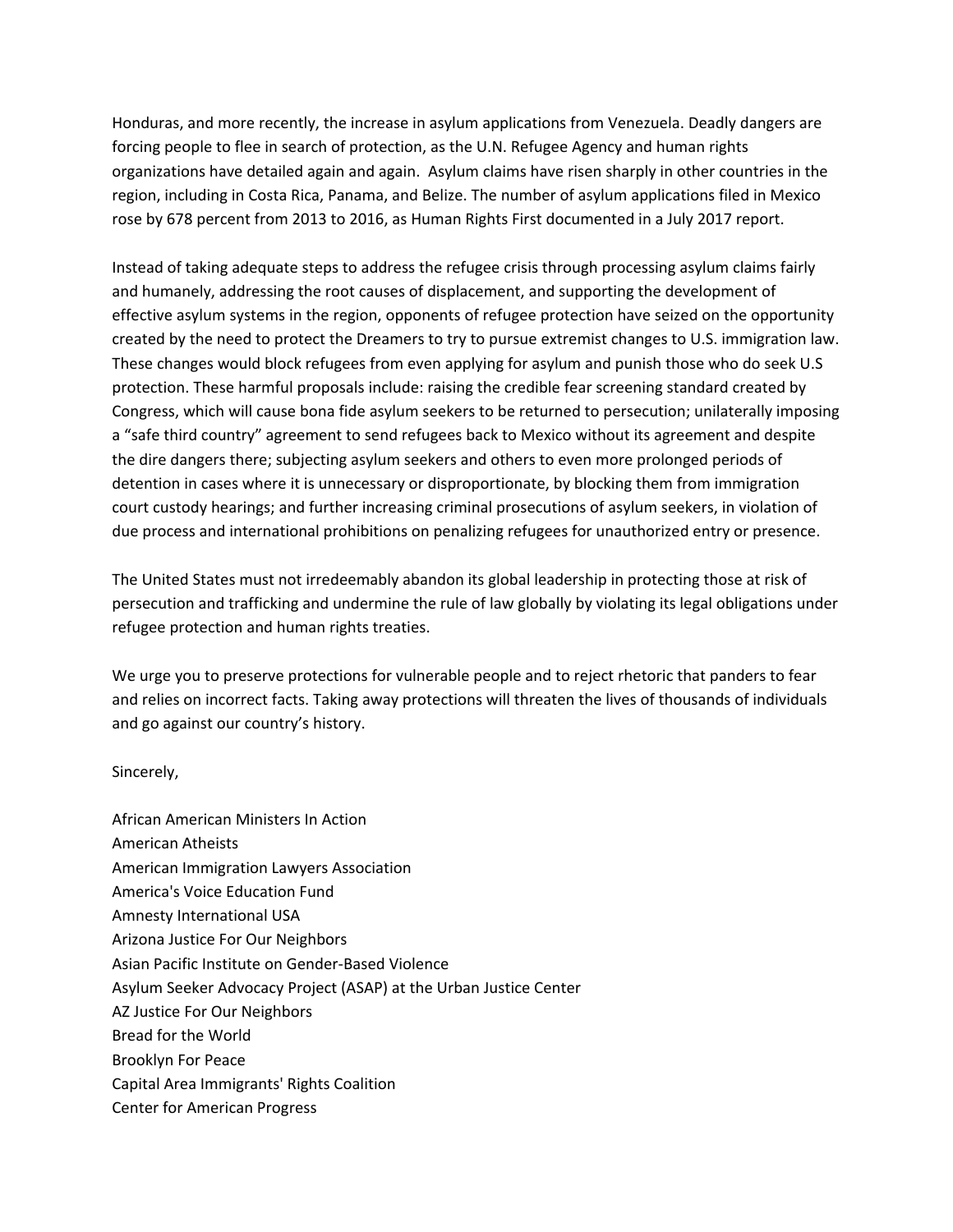- Center for Gender & Refugee Studies Center for Law and Social Policy (CLASP) CenterLink: The Community of LGBT Centers Central American Resource Center- Los Angeles (CARECEN-LA) Central Valley Immigrant Integration Collaborative (CVIIC) Centro Legal de la Raza Church World Service Coalition to Abolish Slavery & Trafficking (CAST) Council on American-Islamic Relations Dorcas International Institute of RI Equality Alabama Evangelical Lutheran Church in America, Advocacy Office Family Equality Council Franciscan Action Network Freedom Network USA Friends Committee on National Legislation (Quakers) Global Community in Action Harlingen CDC **HIAS** Hispanic Federation Human Rights First Human Rights Initiative of North Texas Human Rights Watch Immigrant Defenders Law Center Immigrant Legal Center, an affiliate of the Justice for Our Neighbors Network Immigrant Legal Resource Center Interfaith-Rise International Institute of Los Angeles International Institute of New England International Institute of St. Louis International Rescue Committee Iowa Justice for Our Neighbors Jesuit Conference Office of Justice and Ecology Jewish Council for Public Affairs Jubilee Immigration Advocates Just Foreign Policy Kids in Need of Defense Kino Border Initiative La Raza Centro Legal
- La Union del Pueblo Entero (LUPE)
- Latin America Working Group
- Law Offices of Jose Blanco PC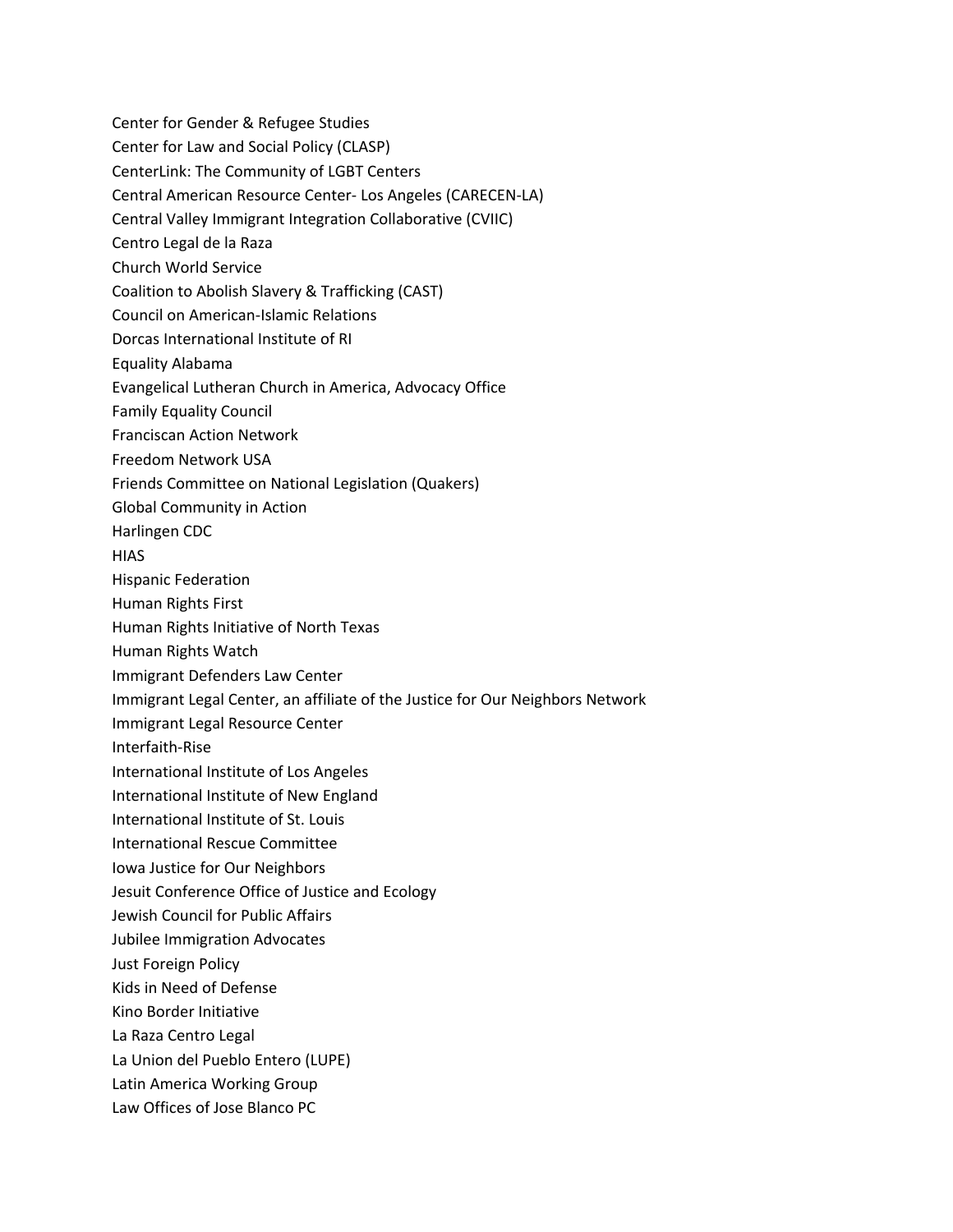Leadership Conference of Women Religious Legal Aid Justice Center Lemkin House Los Angeles LGBT Center Lutheran Immigration and Refugee Service Mennonite Central Committee U.S. Washington Office National Black Justice Coalition National Center for Lesbian Rights National Council of Jewish Women National Immigrant Justice Center National Immigration Law Center National Justice for Our Neighbors National Latina Institute for Reproductive Health NETWORK Lobby for Catholic Social Justice New England Justice for Our Neighbors New York Justice for Our Neighbors Northern Illinois Justice for Our Neighbors Northern Nevada International Center People for the American Way Pride at Work Proyecto Azteca Public Counsel Quixote Center Raleigh Immigrant Community San Antonio Region JFON Scalabrini International Migration Network Services, Immigrant Rights, and Education Network (SIREN) Social Justice Collaborative Tahirih Justice Center The America Team for Displaced Eritreans The Center for Victims of Torture The Episcopal Church The Florence Immigrant and Refugee Rights Project The Rodriguez Law Group PC The Twins PR T'ruah: The Rabbinic Call for Human Rights U.S. Committee for Refugees and Immigrants USF School of Law Immigration & Deportation Defense Clinic Veterans for American Ideals Washington Office on Latin America (WOLA) We Belong Together Witness to Mass Incarceration